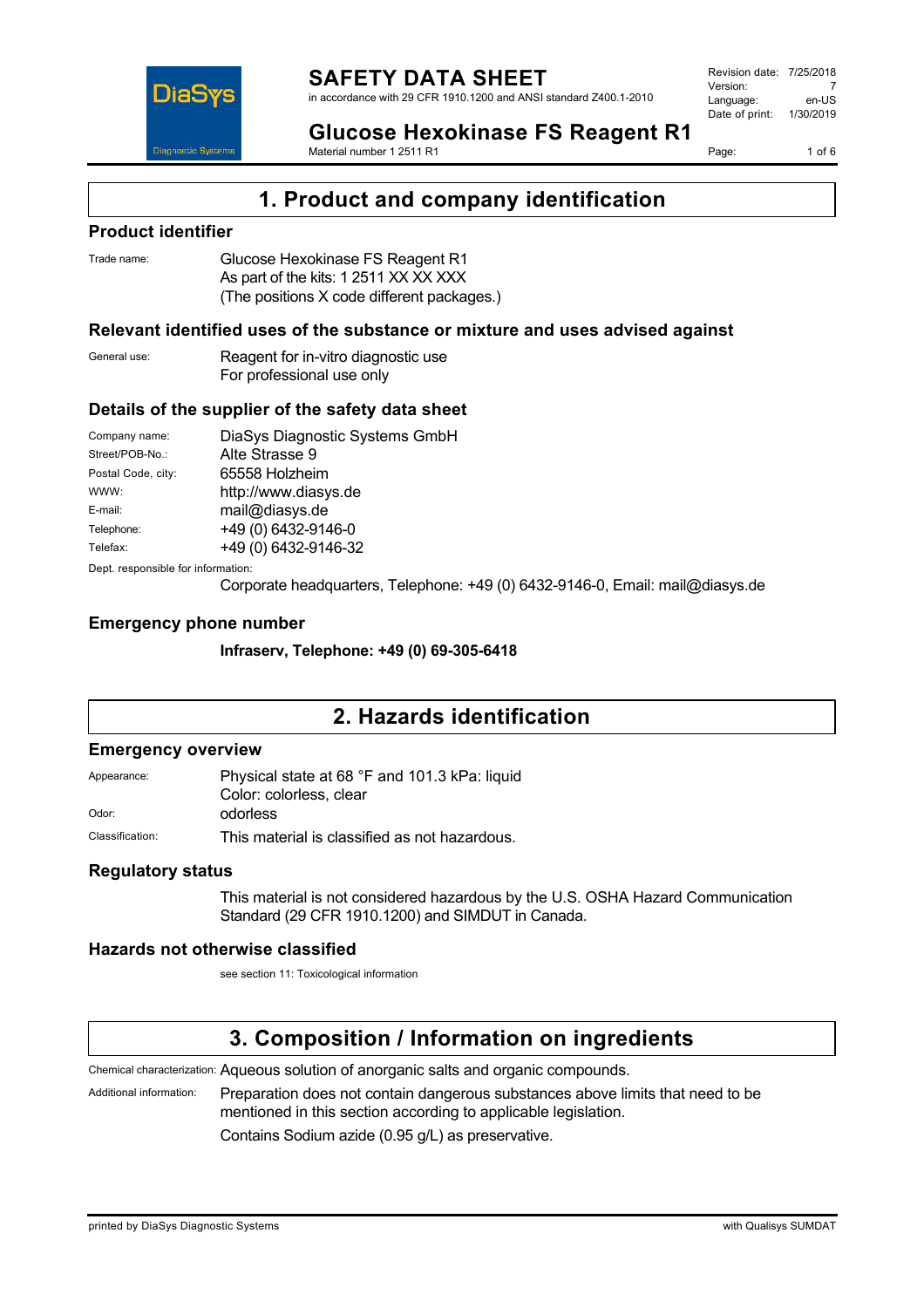

in accordance with 29 CFR 1910.1200 and ANSI standard Z400.1-2010

Revision date: 7/25/2018 Version: 7<br>Language: en-LIS Language: Date of print: 1/30/2019

## **Glucose Hexokinase FS Reagent R1**

Material number 1 2511 R1

Page: 2 of 6

|                         | 4. First aid measures                                                                                                                                                                                                                                 |
|-------------------------|-------------------------------------------------------------------------------------------------------------------------------------------------------------------------------------------------------------------------------------------------------|
| In case of inhalation:  | Provide fresh air. In case of respiratory difficulties seek medical attention.                                                                                                                                                                        |
| Following skin contact: | Change contaminated clothing. Remove residues with water. In case of skin reactions,<br>consult a physician.                                                                                                                                          |
| After eye contact:      | Immediately flush eyes with plenty of flowing water for 10 to 15 minutes holding eyelids<br>apart. Remove contact lenses, if present and easy to do. Continue rinsing. Subsequently<br>consult an ophthalmologist.                                    |
| After swallowing:       | Rinse mouth thoroughly with water. Do not induce vomiting without medical advice.<br>Have victim drink large quantities of water, with active charcoal if possible. Seek medical<br>attention. Never give anything by mouth to an unconscious person. |
|                         | Most important symptoms/effects, acute and delayed                                                                                                                                                                                                    |
|                         | No data available                                                                                                                                                                                                                                     |

### **Information to physician**

Treat symptomatically.

## **5. Fire fighting measures**

Flash point/flash point range:

### not combustible

Auto-ignition temperature: No data available

Suitable extinguishing media:

Product is non-combustible. Extinguishing materials should therefore be selected according to surroundings.

Extinguishing media which must not be used for safety reasons:

Full water jet

### **Specific hazards arising from the chemical**

Fires in the immediate vicinity may cause the development of dangerous vapors. In case of fire may be liberated: Sodium compounds, nitrogen oxides (NOx), sulphur oxides, carbon monoxide and carbon dioxide.

Protective equipment and precautions for firefighters:

Wear self-contained breathing apparatus.

Additional information: Do not allow fire water to penetrate into surface or ground water.

| 6. Accidental release measures |                                                                                                                                                                                                                 |
|--------------------------------|-----------------------------------------------------------------------------------------------------------------------------------------------------------------------------------------------------------------|
| Personal precautions:          | Avoid contact with skin and eyes. Wear appropriate protective equipment. Provide<br>adequate ventilation.                                                                                                       |
| Environmental precautions:     |                                                                                                                                                                                                                 |
|                                | Do not allow to penetrate into soil, waterbodies or drains.                                                                                                                                                     |
| Methods for clean-up:          | Soak up with absorbent materials such as sand, siliceus earth, acid- or universal binder.<br>Store in special closed containers and dispose of according to ordinance. Wash spill<br>area with plenty of water. |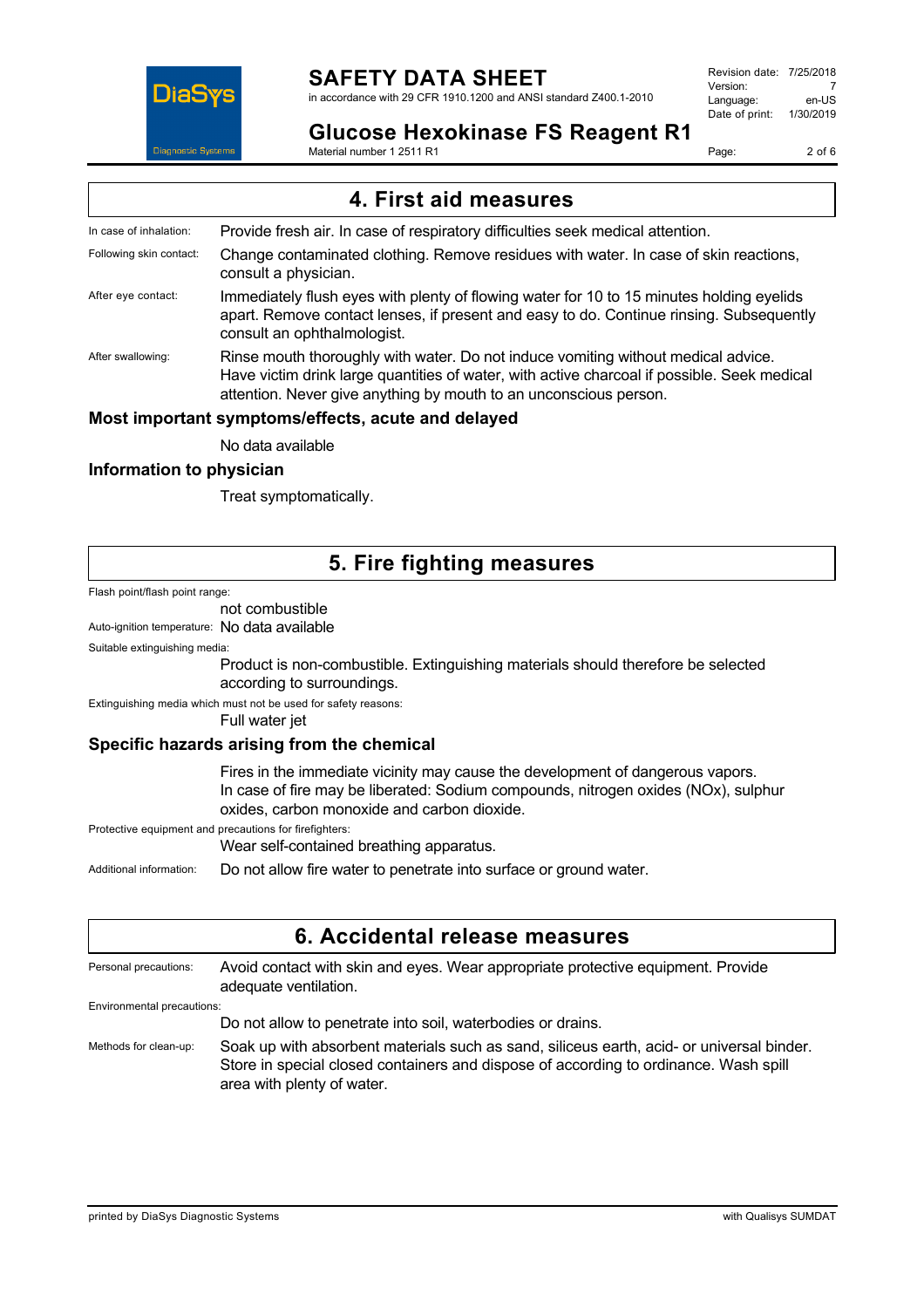

in accordance with 29 CFR 1910.1200 and ANSI standard Z400.1-2010

Revision date: 7/25/2018 Version: 7<br>Language: en-LIS Language: Date of print: 1/30/2019

**Glucose Hexokinase FS Reagent R1**

Material number 1 2511 R1

Page: 3 of 6

# **7. Handling and storage**

### **Handling**

Advices on safe handling: Provide adequate ventilation, and local exhaust as needed. Avoid contact with skin and eyes. Keep all containers, equipment and working place clean. Wear appropriate protective equipment. Wash hands before breaks and after work. When using do not eat, drink or smoke.

### **Storage**

Requirements for storerooms and containers:

Keep containers tightly closed and at a temperature between 35.6 °F and 46.4 °F. Protect from light. Keep sterile. Hints on joint storage: Keep away from food, drink and animal feedingstuffs. Do not store together with strong acids or alkalis.

# **8. Exposure controls / personal protection**

### **Engineering controls**

Provide good ventilation and/or an exhaust system in the work area. See also information in chapter 7, section storage.

### **Personal protection equipment (PPE)**

| Eye/face protection             | Tightly sealed goggles according to OSHA Standard - 29 CFR: 1910.133 or ANSI<br>Z87.1-2010.                                                                                                                                    |
|---------------------------------|--------------------------------------------------------------------------------------------------------------------------------------------------------------------------------------------------------------------------------|
| Skin protection                 | Wear suitable protective clothing.                                                                                                                                                                                             |
|                                 | Protective gloves according to OSHA Standard - 29 CFR: 1910.138.<br>Glove material: Nitrile rubber - Breakthrough time: >480 min.<br>Observe glove manufacturer's instructions concerning penetrability and breakthrough time. |
| Respiratory protection:         | Provide adequate ventilation.                                                                                                                                                                                                  |
| General hygiene considerations: |                                                                                                                                                                                                                                |
|                                 | Avoid contact with skin and eyes. Change contaminated clothing. Wash hands before<br>breaks and after work. When using do not eat, drink or smoke.                                                                             |

## **9. Physical and chemical properties**

## **Information on basic physical and chemical properties**

| Appearance:                              | Physical state at 68 °F and 101.3 kPa: liquid<br>Color: colorless, clear |
|------------------------------------------|--------------------------------------------------------------------------|
| Odor:                                    | odorless                                                                 |
| Odor threshold:                          | No data available                                                        |
| pH value:                                | at 77 °F: 7.8                                                            |
| Melting point/freezing point:            | No data available                                                        |
| Initial boiling point and boiling range: | No data available                                                        |
| Flash point/flash point range:           | not combustible                                                          |
| Evaporation rate:                        | No data available                                                        |
| Flammability:                            | No data available                                                        |
| Explosion limits:                        | No data available                                                        |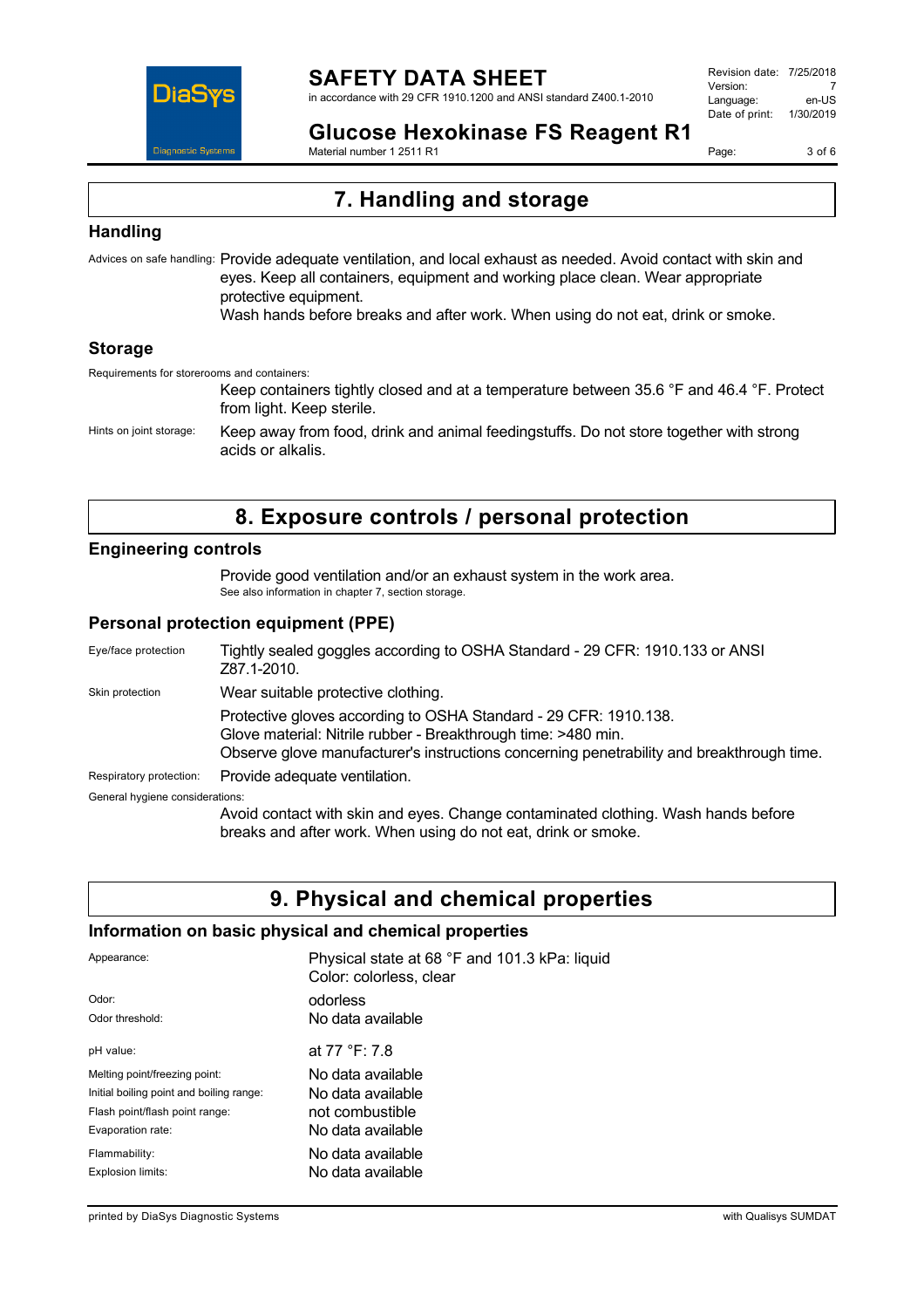

in accordance with 29 CFR 1910.1200 and ANSI standard Z400.1-2010

| Revision date: 7/25/2018 |           |
|--------------------------|-----------|
| Version:                 |           |
| Language:                | en-US     |
| Date of print:           | 1/30/2019 |
|                          |           |

Page: 4 of 6

**Glucose Hexokinase FS Reagent R1**

| Material number 1 2511 R1 |  |
|---------------------------|--|
|---------------------------|--|

| Vapor pressure:                         | No data available    |
|-----------------------------------------|----------------------|
| Vapor density:                          | No data available    |
| Density:                                | at 68 °F: 1.016 g/mL |
| Water solubility:                       | completely miscible  |
| Partition coefficient: n-octanol/water: | No data available    |
| Auto-ignition temperature:              | No data available    |
| Thermal decomposition:                  | No data available    |
| Additional information:                 | No data available    |

# **10. Stability and reactivity**

| Reactivity:                        | No data available                                                                              |
|------------------------------------|------------------------------------------------------------------------------------------------|
| Chemical stability:                | Stable under recommended storage conditions.                                                   |
| Possibility of hazardous reactions | No hazardous reactions known.                                                                  |
| Conditions to avoid:               | Protect against heat /sun rays.                                                                |
| Incompatible materials:            | Strong acids and alkalis                                                                       |
| Hazardous decomposition products:  | No hazardous decomposition products when regulations for storage and handling are<br>observed. |
| Thermal decomposition:             | No data available                                                                              |

# **11. Toxicological information**

## **Toxicological tests**

| Toxicological effects: | Acute toxicity (oral): Lack of data.                                                                |
|------------------------|-----------------------------------------------------------------------------------------------------|
|                        | Acute toxicity (dermal): Lack of data.                                                              |
|                        | Acute toxicity (inhalative): Lack of data.                                                          |
|                        | Skin corrosion/irritation: Based on available data, the classification criteria are not met.        |
|                        | Serious eye damage/irritation: Based on available data, the classification criteria are not<br>met. |
|                        | Sensitisation to the respiratory tract: Lack of data.                                               |
|                        | Skin sensitisation: Lack of data.                                                                   |
|                        | Germ cell mutagenicity/Genotoxicity: Lack of data.                                                  |
|                        | Carcinogenicity: Lack of data.                                                                      |
|                        | Reproductive toxicity: Lack of data.                                                                |
|                        | Effects on or via lactation: Lack of data.                                                          |
|                        | Specific target organ toxicity (single exposure): Lack of data.                                     |
|                        | Specific target organ toxicity (repeated exposure): Lack of data.                                   |
|                        | Aspiration hazard: Lack of data.                                                                    |
|                        |                                                                                                     |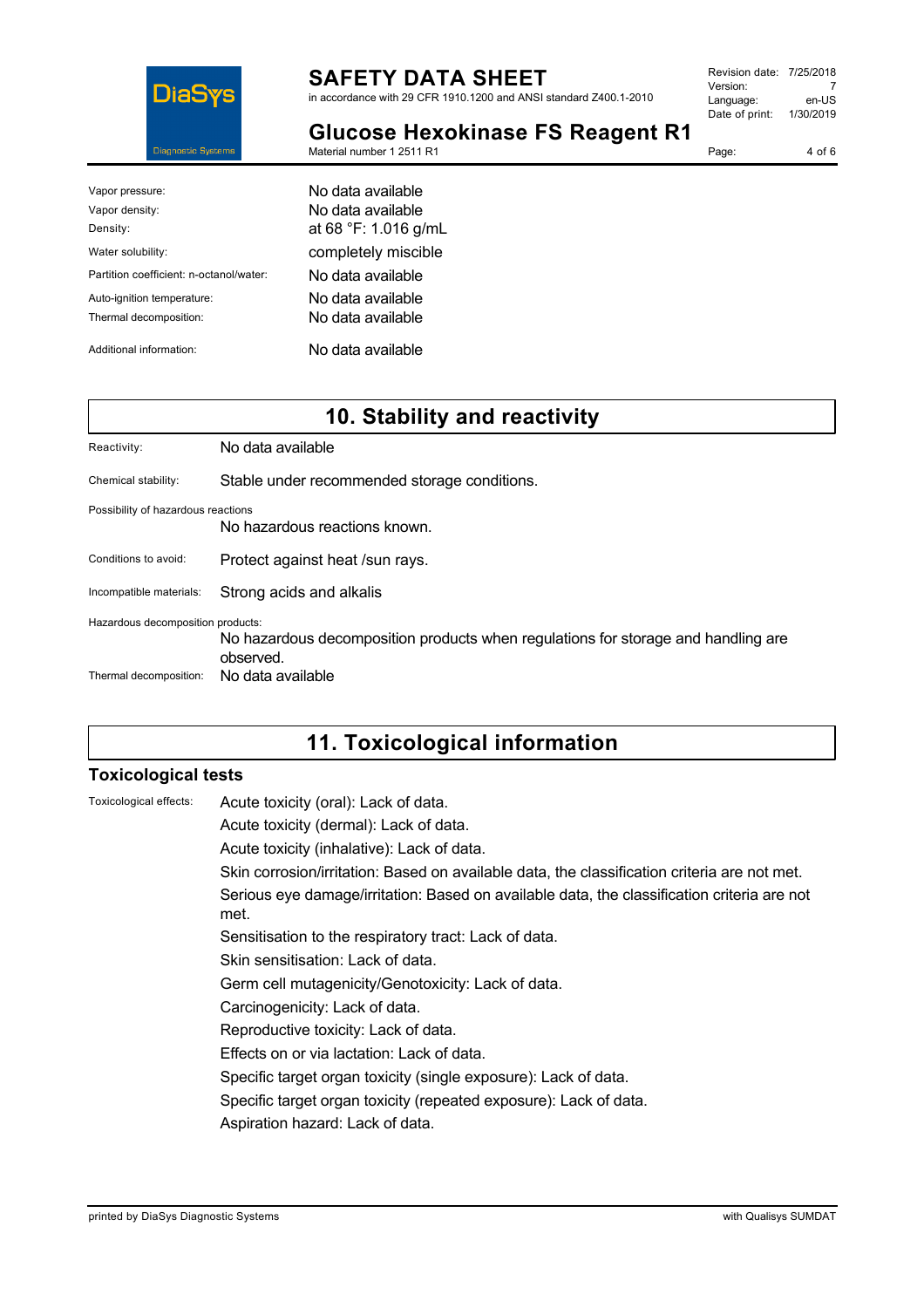

in accordance with 29 CFR 1910.1200 and ANSI standard Z400.1-2010

| Revision date: 7/25/2018 |           |
|--------------------------|-----------|
| Version:                 |           |
| Language:                | en-US     |
| Date of print:           | 1/30/2019 |
|                          |           |

Page: 5 of 6

**Glucose Hexokinase FS Reagent R1**

Material number 1 2511 R1

Other information: Contains Sodium azide (0.95 g/L)

After resorption of toxic quantities: Headache, dizziness, nausea, cough, vomiting, spasms, breathing paralysis, CNS disorders, low blood pressure, cardiovascular failure, unconsciousness, collapse.

# **12. Ecological information**

### **Ecotoxicity**

Further details: No data available

### **Mobility in soil**

No data available

### **Persistence and degradability**

Further details: No data available

### **Additional ecological information**

General information: Contains in traces phosphates: May contribute to the eutrophication of water supplies. Do not allow to enter into ground-water, surface water or drains.

## **13. Disposal considerations**

#### **Product**

Recommendation: Special waste. Dispose of waste according to applicable legislation.

### **Contaminated packaging**

Recommendation: Dispose of waste according to applicable legislation. Non-contaminated packages may be recycled.

## **14. Transport information**

### **USA: Department of Transportation (DOT)**

Proper shipping name: Not restricted

| Sea transport (IMDG)  |                |
|-----------------------|----------------|
| Proper shipping name: | Not restricted |
| Marine pollutant:     | no             |
|                       |                |

### **Air transport (IATA)**

Proper shipping name: Not restricted

### **Further information**

No dangerous good in sense of these transport regulations.